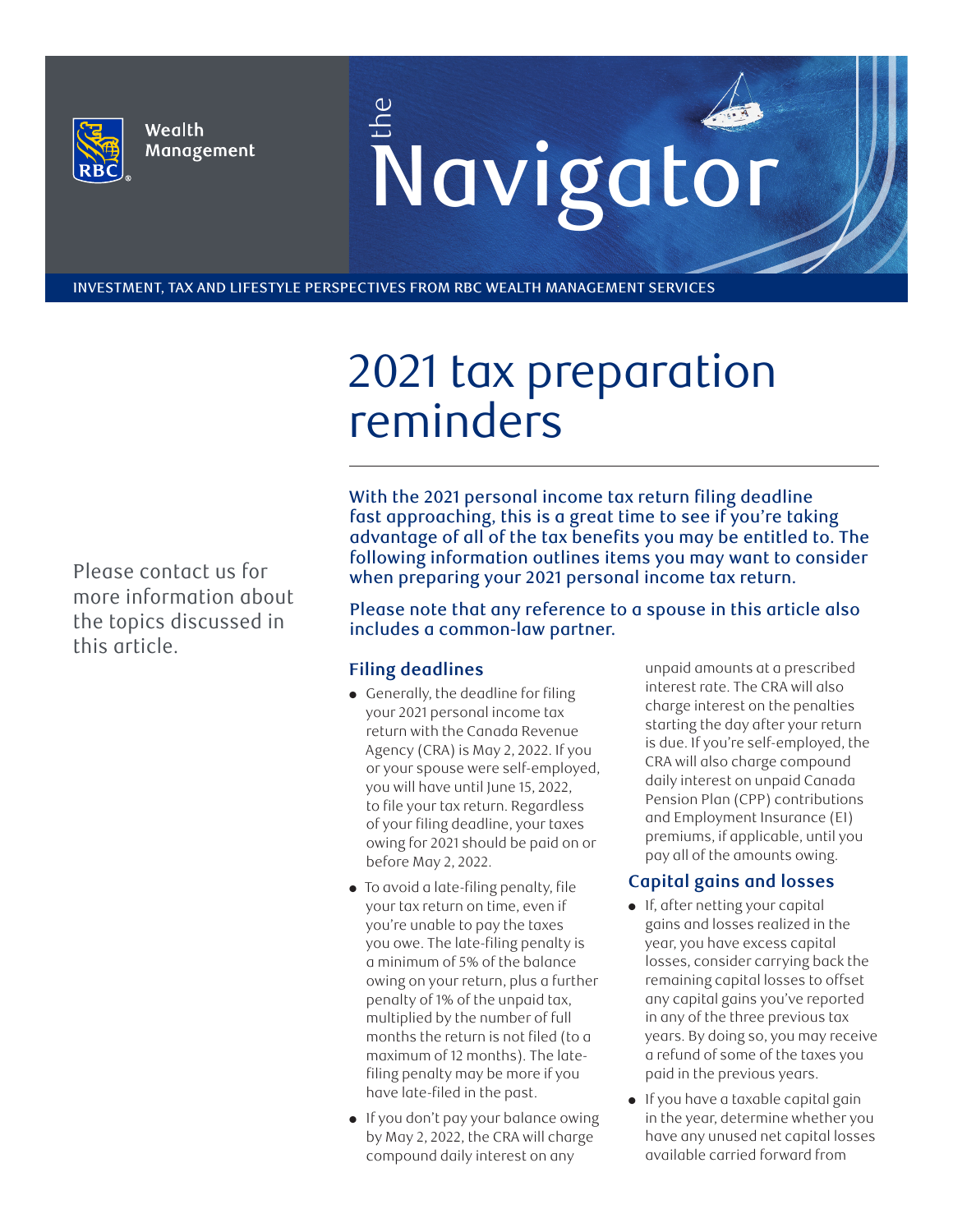previous years. You may be able to apply these losses against your current-year capital gains to reduce your taxes payable.

- If you had any securities in a non-registered account that ceased to have value during the year, you should consult a qualified tax advisor to determine whether they're considered "worthless" for tax purposes. If so, you may be eligible to claim a capital loss.
- If you donated a publicly traded security with an accrued capital gain in-kind to a qualifying charity, you will receive a donation tax receipt for the fair market value of the security, and the capital gain may not be taxable to you. Speak with a qualified tax advisor to determine if the capital gain is taxable.
- If you sold securities in the year, verify that the adjusted cost base (ACB) you report on your return is accurate to ensure you're paying the appropriate amount of tax. Ensure you have properly factored in any corporate reorganizations and return of capital when calculating the ACB of your investments where applicable.
- If you sold your principal residence in 2021, you must report the sale on your tax return. If you plan to claim the principal residence exemption, be sure to properly designate the property as your principal residence for any qualifying years on your tax return.

# **Pension income splitting**

- Consider splitting up to 50% of your eligible pension income with your spouse to lower your overall family tax bill. The pension income splitting rules allow you to allocate certain types of pension income to your lowerincome spouse so the income is taxed in their hands at their lower marginal tax rate. By splitting your pension income, you may also avoid the old age security (OAS) recovery tax (commonly known as OAS clawback) or the reduction of other income-tested government benefits.
- If one spouse passes away during the year, it's still possible to split eligible pension income. If the spouse who will receive the allocated pension income passes away, the maximum amount of eligible pension income that can be split is prorated based on the spouse's month of passing. For example, if Jane received eligible pension income for the current year of \$60,000 and her spouse, Jack, passed away in April of this year, the maximum amount of pension income that Jane can split and include on Jack's terminal return would be \$10,000 (\$60,000 x 50% x 4/12). Jane and the legal representative of Jack must complete and sign the pension income splitting election form.
- If you or your spouse received eligible pension income, you may be eligible for a federal pension income tax credit of up to \$2,000. If your spouse doesn't need to claim all

Consider splitting up to 50% of your eligible pension income with your spouse to lower your overall family tax bill. The pension income splitting rules allow you to allocate certain types of pension income to your lower-income spouse so the income is taxed in their hands at their lower marginal tax rate.

of the credit in order to reduce their federal taxes to zero, they may transfer any unused amount to you.

# **Tax credits and deductions**

- A federal donation tax credit of 15% is available on the first \$200 of charitable donations. For amounts over this level, the credit increases to 29% or 33%. To the extent that you have taxable income that's subject to tax at 33%, you can receive a federal donation tax credit at a rate of 33% on donations in excess of \$200, otherwise, you will be entitled to the 29% credit. You may be able to maximize tax savings by combining charitable donations made by you and your spouse and claiming them on the higher-income spouse's tax return. You are also entitled to a provincial/territorial donation tax credit which varies by province/territory.
- Generally, in order to claim a medical expense tax credit, your eligible medical expenses have to be more than 3% of your net income or \$2,421, whichever is less. Any amount above this threshold is eligible for the non-refundable credit. As such, consider claiming your family's medical expenses together on the lower-income spouse's tax return, assuming that the lower-income spouse is required to pay at least some taxes. This may allow you to maximize the medical expense tax credit.
- If you, your spouse or your dependants are suffering from a prolonged and severe mental or physical impairment, you may be eligible to claim the disability tax credit (DTC). To determine eligibility, you'll need to complete the CRA Form T2201, *Disability Tax Credit Certificate*, with a medical practitioner and submit it to the CRA for approval.
- If you have a child or grandchild who's attending a qualifying educational institution, they may be eligible for tuition credits. If your child or grandchild has little or no income and is therefore unable to use some or all of these credits, they can transfer up to \$5,000 of credits to you. You must use the transferred credits in the year the expenses are incurred. If the amounts are not transferred, your child or grandchild can carry forward unused credits to future years.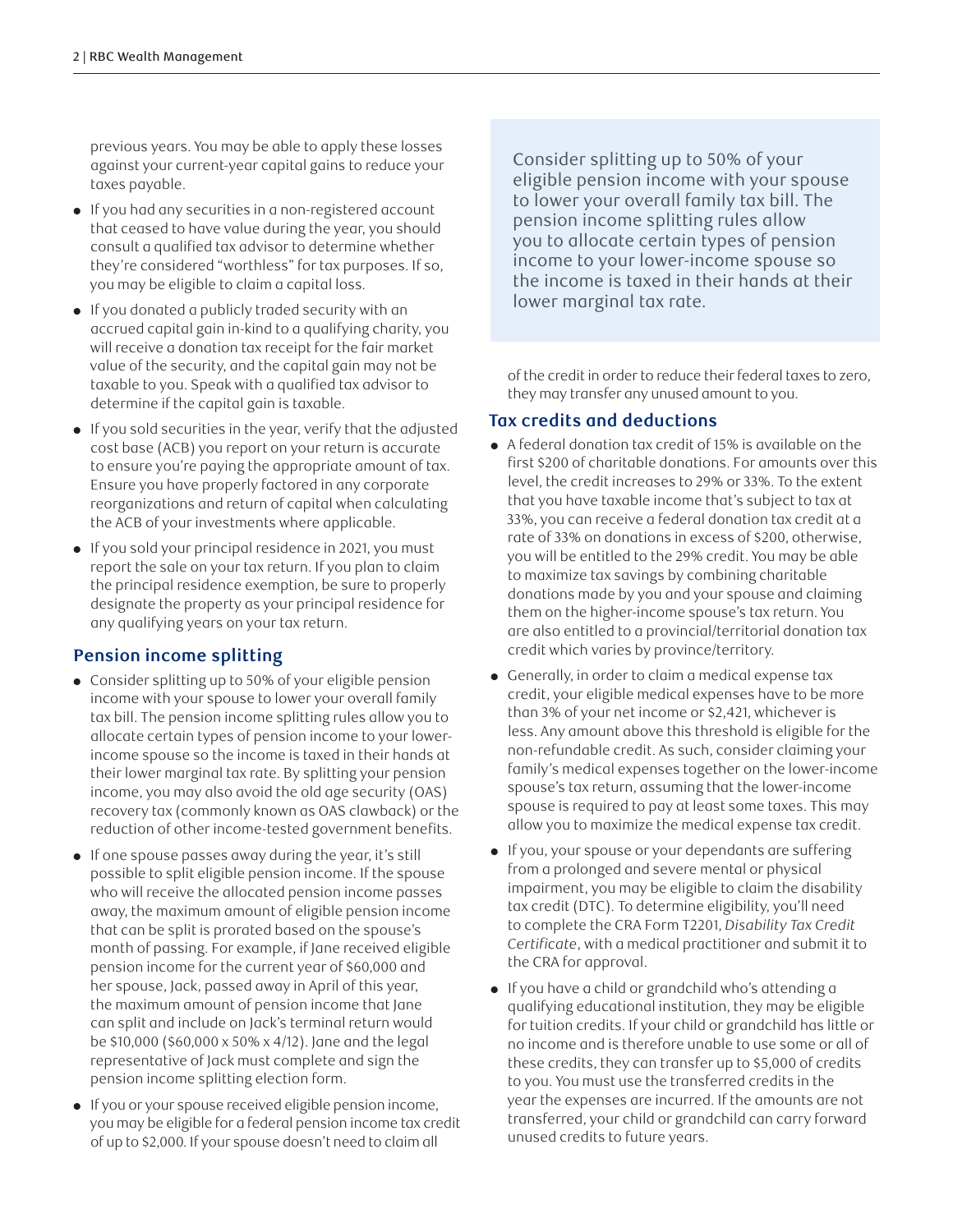- You may be able to deduct a portion of the child care expenses you incurred to earn employment or business income, pursue education or perform eligible research. For example, payments made to caregivers, day nursery schools, daycare centres and education institutions (for the part of the fees that relate to child care services) qualify for the deduction. The maximum deduction is \$8,000 for each child under the age of seven, \$5,000 for each child between the ages of seven and 16 (where the child turned 16 in the year) and \$11,000 for children who are eligible for the DTC. Generally, the lower-income spouse should claim this deduction.
- Whether you regularly work from home or are still working from home due to the COVID-19 pandemic, consider the rules regarding the deductibility of home office expenses on your personal income tax return. Speak with your qualified tax advisor to determine if you can make a claim.
- There are additional credits and deductions that may potentially reduce your tax bill. Speak to your qualified tax advisor to ensure you're claiming all of the credits and deductions you're entitled to.

#### **COVID-19 support measures**

● If you received any benefits relating to the government's COVID-19 financial support measures, keep in mind that some of these benefits are taxable. Be sure to include any taxable benefits you received when you're estimating your total income from all sources for the year and consider setting aside funds, if necessary, to pay any potential taxes you may owe in May.

# **Corporate reorganizations**

- If you received a taxable foreign dividend in the year as a result of an eligible foreign spin-off, speak with a qualified tax advisor to see if filing a section 86.1 election with your tax return to treat the dividend as non-taxable makes sense in your circumstances. By making this election, you may allocate the cost of your original shares between your original shares and the spin-off shares.
- If a security you hold undergoes a reorganization, consult with a qualified tax advisor to determine whether the reorganization is properly reported on your tax return. A reorganization may or may not be a taxable event.

# **Foreign reporting requirements**

● If you owned specified foreign property with a total cost of more than C\$100,000 at any time during the year, you are required to complete the CRA Form T1135, *Foreign Income Verification Statement*. Among other items, specified foreign property includes shares of foreign corporations, even if held in a Canadian investment account, foreign mutual funds and exchange-traded funds listed on a foreign exchange. The due date for this form is the same

If you received any benefits relating to the government's COVID-19 financial support measures, keep in mind that some of these benefits are taxable.

as your tax return filing deadline. The penalty for failing to file this form on time is \$25 per day, subject to a minimum penalty of \$100 and a maximum penalty of \$2,500.

#### **Other notes and considerations**

- Issuers such as income trusts, mutual funds and limited partnerships tend to issue tax slips later than most other investments. You may want to wait and file your tax return closer to your tax filing deadline so that you have all of the information you need to file a complete return.
- Even if you didn't receive a tax slip or a tax slip wasn't issued to you because you earned less than \$50 of investment income during the year, you must still report all of your investment income earned during the year on your tax return.
- If you received a tax refund from the CRA for the prior year, check your 2020 Notice of Assessment to determine if you received any interest on your refund. If you have, you'll need to report this interest as income on your current-year tax return.
- If you receive a tax slip after filing your tax return, be sure to report the missed income as soon as you can by amending your tax return. Failure to report income may result in penalties.
- After filing your income tax return, keep the supporting documents in a safe place. Generally, you should keep these documents for at least six years after the end of the tax year to which the documents relate. If the CRA selects your return for review, you will need these records to support your claims.
- The CRA has a service available called "My Account" for individual taxpayers. This online service allows you to view previous returns, certain tax slips, RRSP room, TFSA room and more. If you haven't already done so, speak with a qualified tax advisor about signing up, as it will allow you to view your tax information immediately and may help you when filing your 2021 tax return.

# **Conclusion**

While there are numerous tax planning strategies you may implement during the year, this article highlights some of the key points you should be aware of when preparing your tax return. For more information about any of the tips mentioned in this article, please talk to your RBC advisor. Also, be sure to speak with a qualified tax advisor for help in preparing your income tax return.